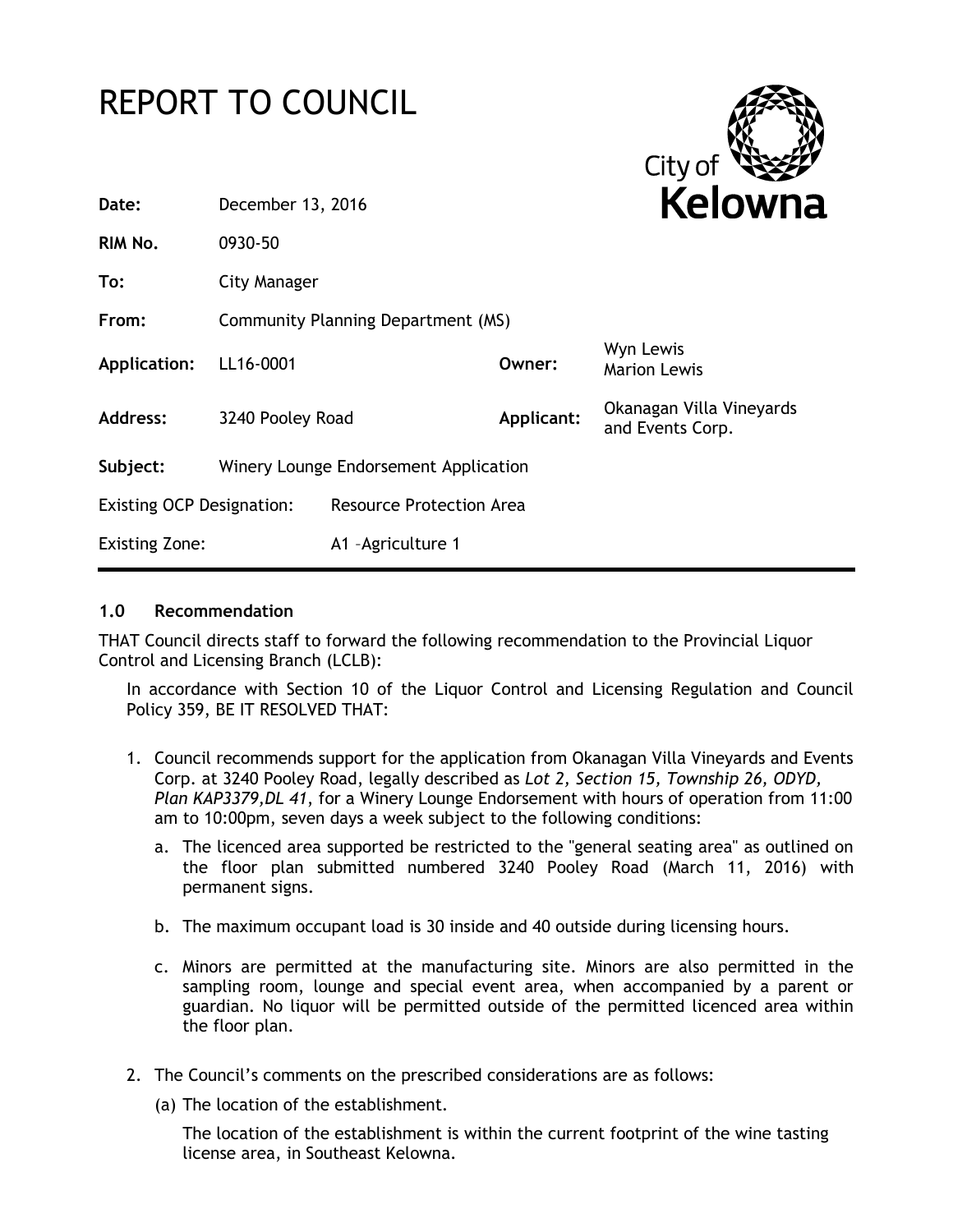(b) The proximity of the manufacturer lounge to other recreational facilities and public buildings.

The proposed lounge is 930 metres from a City of Kelowna ball field area and 1200 metres from a Community Hall. It is 1200 metres from the next liquor primary and liquor retail sales license.

(c) The person capacity and hours of liquor service of the lounge.

The occupant load was calculated by an on-site visit from our Building and Permitting Department. The capacity was determined to be 30 persons inside and 40 persons outside on the patio. This does not include any calculation of the current picnic endorsement on the lawn area adjacent the patio. The hours of liquor service proposed is 11 AM to 10 PM, seven days/week.

(d) The impact for noise in the immediate vicinity of the lounge.

The potential for noise may increase. However, there is currently music on the weekends on the picnic endorsement area. Noise with the upgrade of the lounge endorsement is not expected to be significantly increased due to the lounge license endorsement over what it is currently.

(e) The impact on the community if the application is approved.

The impact on the community is not expected to significantly increase from the existing wine tasting area.

## **2.0 Purpose**

An application for a winery lounge endorsement in an A1 – Agriculture 1 with an occupant load of 30 persons inside the facility and 40 persons on the patio.

# **3.0 Community Planning**

Community Planning supports this application for a winery lounge endorsement at this establishment because it meets the guidelines of Council Policy #359 "Liquor Licensing Policy and Procedures".

The small capacity of the proposed lounge area is not sited next to any other liquor primary establishments, and the winery lounge endorsement does not add to the existing footprint of the facility. The current facility has been in place since 2010. The current tasting facility has been in place since 2010.

# **4.0 Proposal**

#### 4.1 Background

Okanaganvilla Estate Winery was established in 2008, with 6 acres of grapes planted, and the Vibrant Vine Tasting Room was opened in 2010.

The development of the property to date has included:

- 2009 Building Permit issued to turn existing farm house (main floor only) to a wine shop;
- 2011 Received a 'Winery Special Event Endorsement', for the Courtyard of their house for theatre events; and
- Currently application to extend their liquor license to the balcony of their tasting room, and to upgrade to a lounge license for a winery lounge endorsement.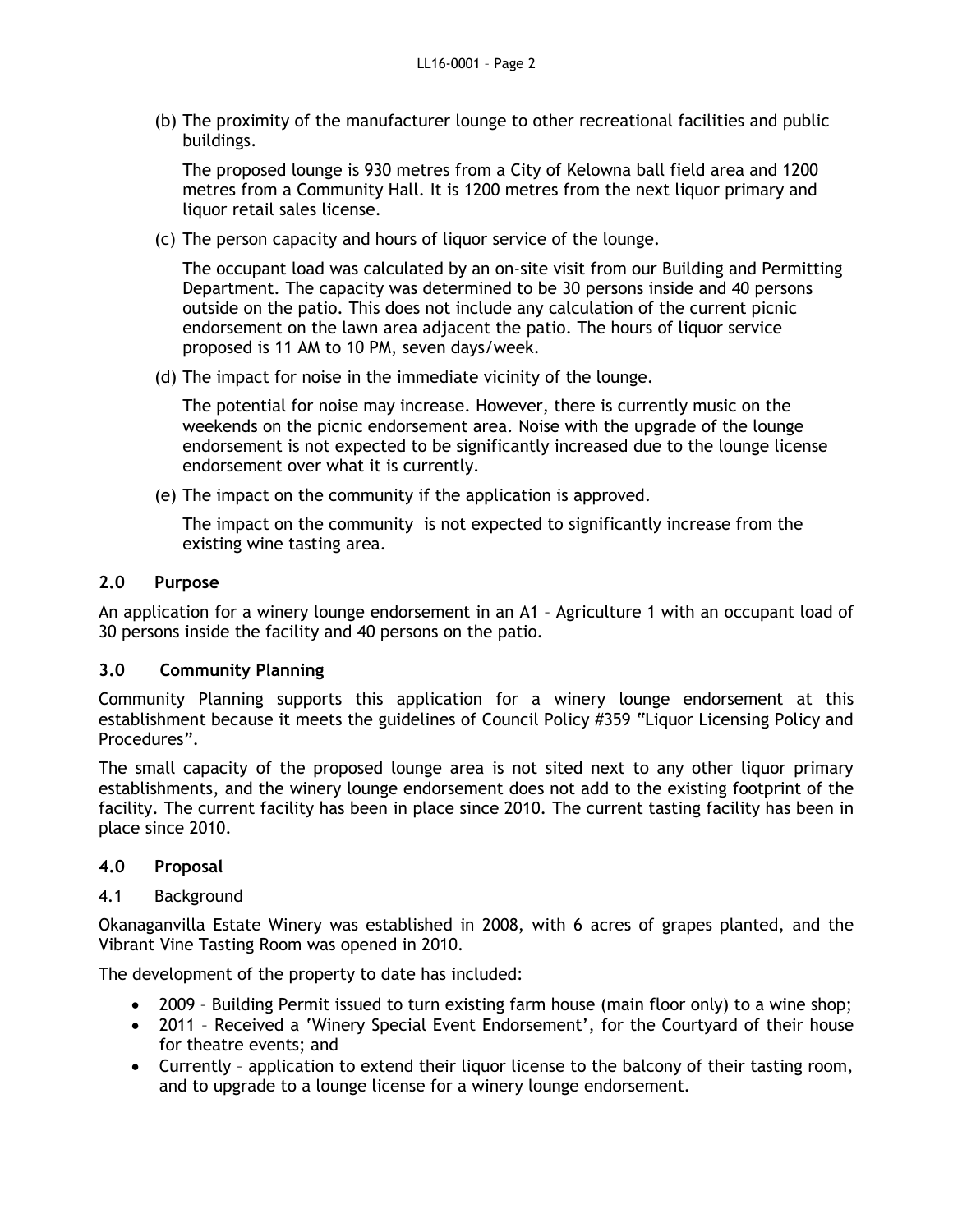In 2011, Council supported a 'Winery Special Event Endorsement' liquor license, which included hosting theatre events in the courtyard of their villa, including Shakespeare plays and the Phantom of the Opera, for up to ten times a year in the summer. Wine from the vineyard is sold during the intermission.

Staff notes that this application is for an expansion of the wine tasting liquor license for the wine shop to upgrade to a lounge license. This will enable the winery to sell wine by the glass, and up to 20% liquor other than their own products.

#### 4.2 Project Description

The application is to upgrade a current wine tasting license to a wine lounge endorsement license. The wine lounge endorsement area will apply to the area inside and the patio outside the current wine tasting building. The capacity, as determined by the City of Kelowna Building and Permitting Department, is 30 persons inside and 40 persons outside on the patio. (See attac. It should have my contact information (below) and your contact information also, in case there are questions.hed Plan).

The Winery Lounge Endorsement Area, if approved, will allow the licensed winery to sell and serve any kind of liquor for consumption on site in the approved lounge area, provided the cost of liquor products other than those manufactured on site does not exceed 20% of the total cost of products for sale in the lounge area in any given quarter. Food and non-alcoholic beverages must be available at reasonable prices to customers.

See the applicant's Letter of Intent, attached. Note that the original application was for 160 persons, but was reduced to 30 person inside and 40 persons during the process, based on the review from the Building and Permitting Department.

#### 4.3 Site Context

The subject property is located in the Southeast Kelowna Sector of the City and is within the Agricultural Land Reserve. The Future Land Use of the property is Resource Protection Area (REP). It is zoned A1 – Agriculture 1 (Maps 1 – 4, below) and is outside of the Permanent Growth Boundary.

The property currently has 6 acres of grapes, 2 acres of apples 2 acres for the Farm Residential Footprint, 1 acre for the winery, and 0.5 acres of roads and parking. (See Applicant's Package, attached). The grades are fairly level near Pooley Road, but the property slopes steeply at the the north.

Parcel Summary – 3240 Pooley Road:

|            | Parcel Size: 4.6 ha (11.3 acres)         |
|------------|------------------------------------------|
| Elevation: | 445 to 472 metres above sea level (masl) |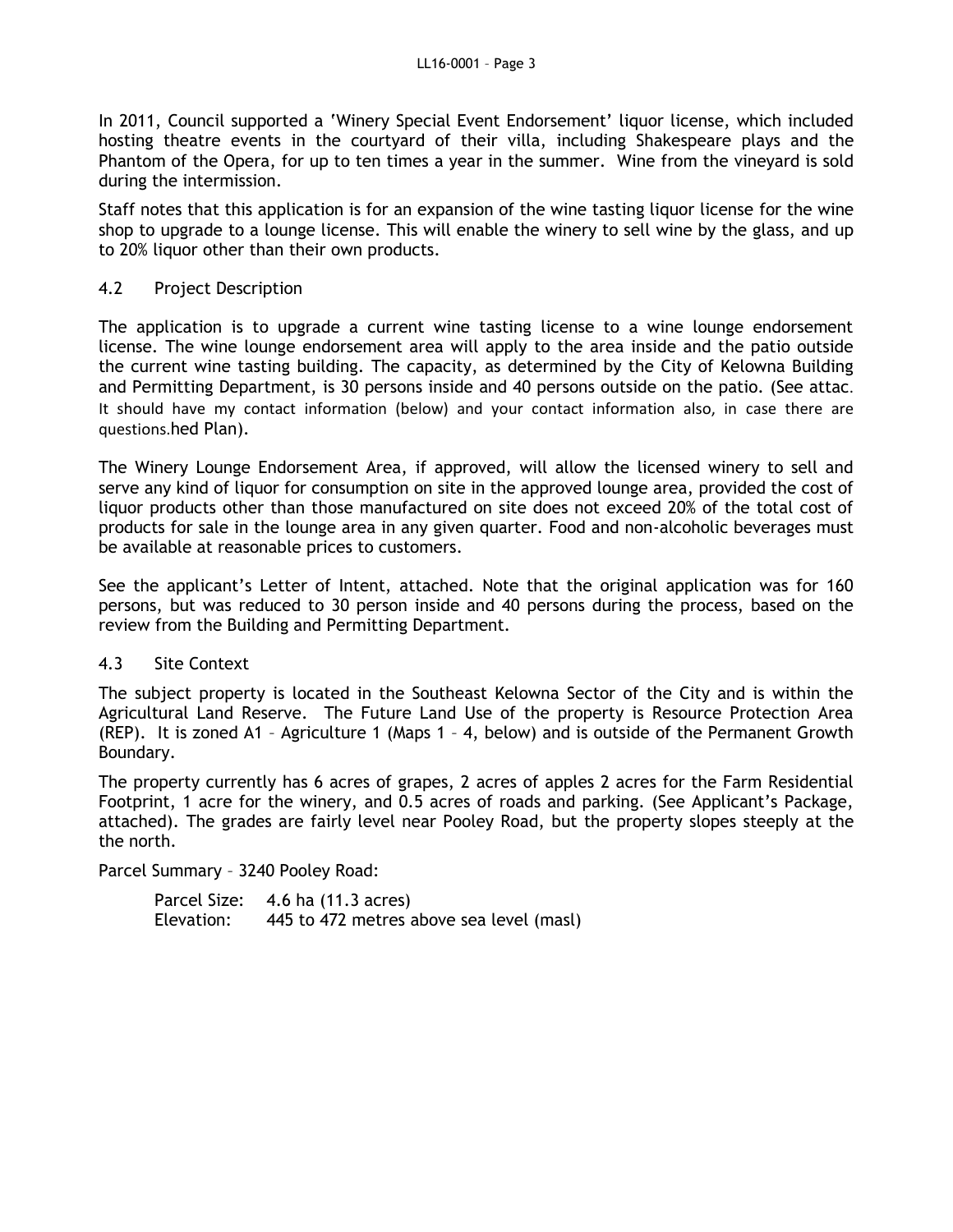Zoning and land uses adjacent to the property are as follows:

# **Table 1: Zoning and Land Use of Adjacent Property**

| <b>Direction</b> | Zoning                    | <b>ALR</b> | <b>Land Use</b> |
|------------------|---------------------------|------------|-----------------|
| <b>North</b>     | A1 - Agriculture 1        | Yes        | Agriculture     |
| South            | A1 - Agriculture 1        | Yes        | Agriculture     |
| East             | A1 - Agriculture 1<br>Yes |            | Agriculture     |
| West             | A1 - Agriculture 1        | Yes        | Agriculture     |

**Map 1: Subject Property - 3240 Pooley Road**

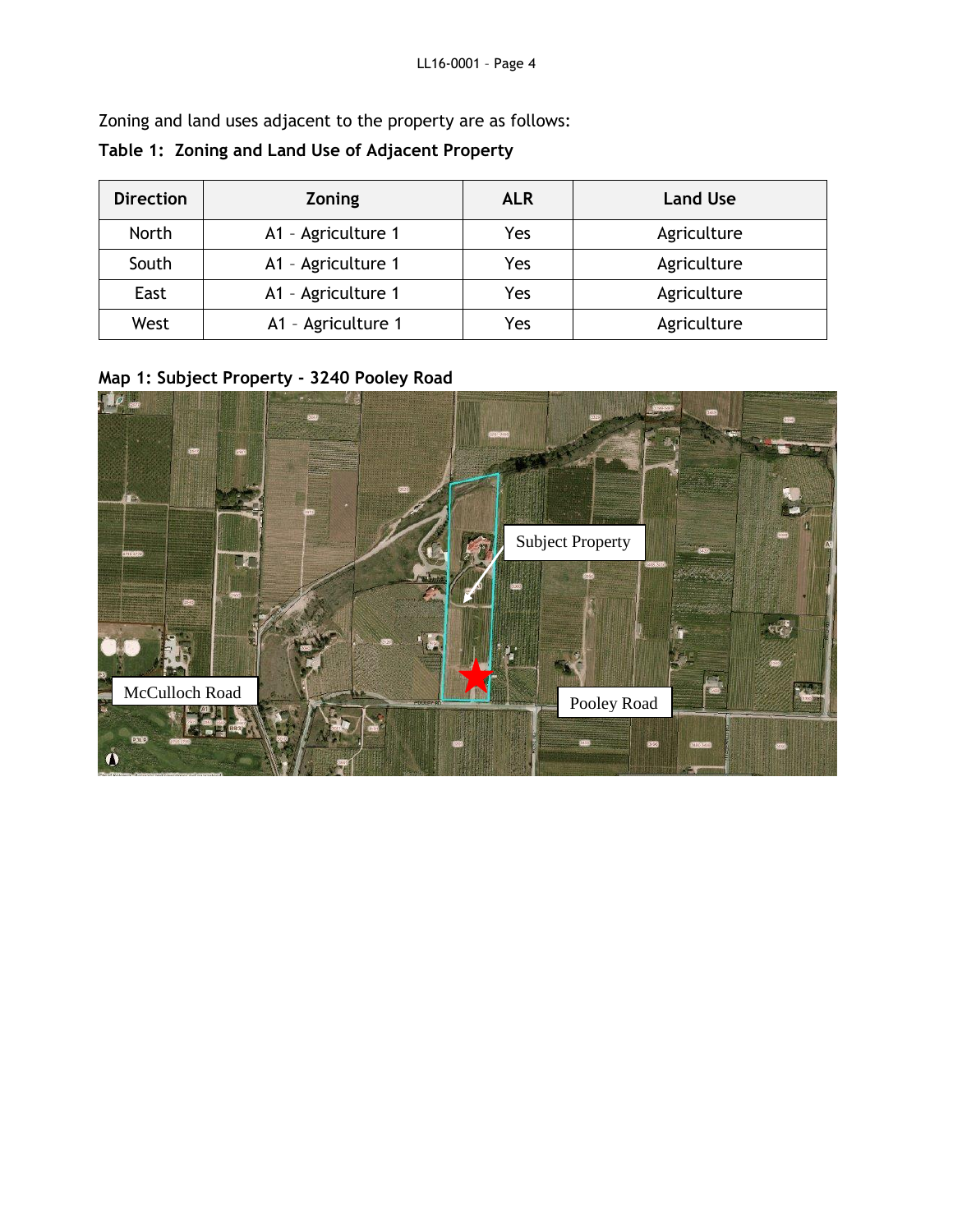



**Map 3 – Agricultural Land Reserve**

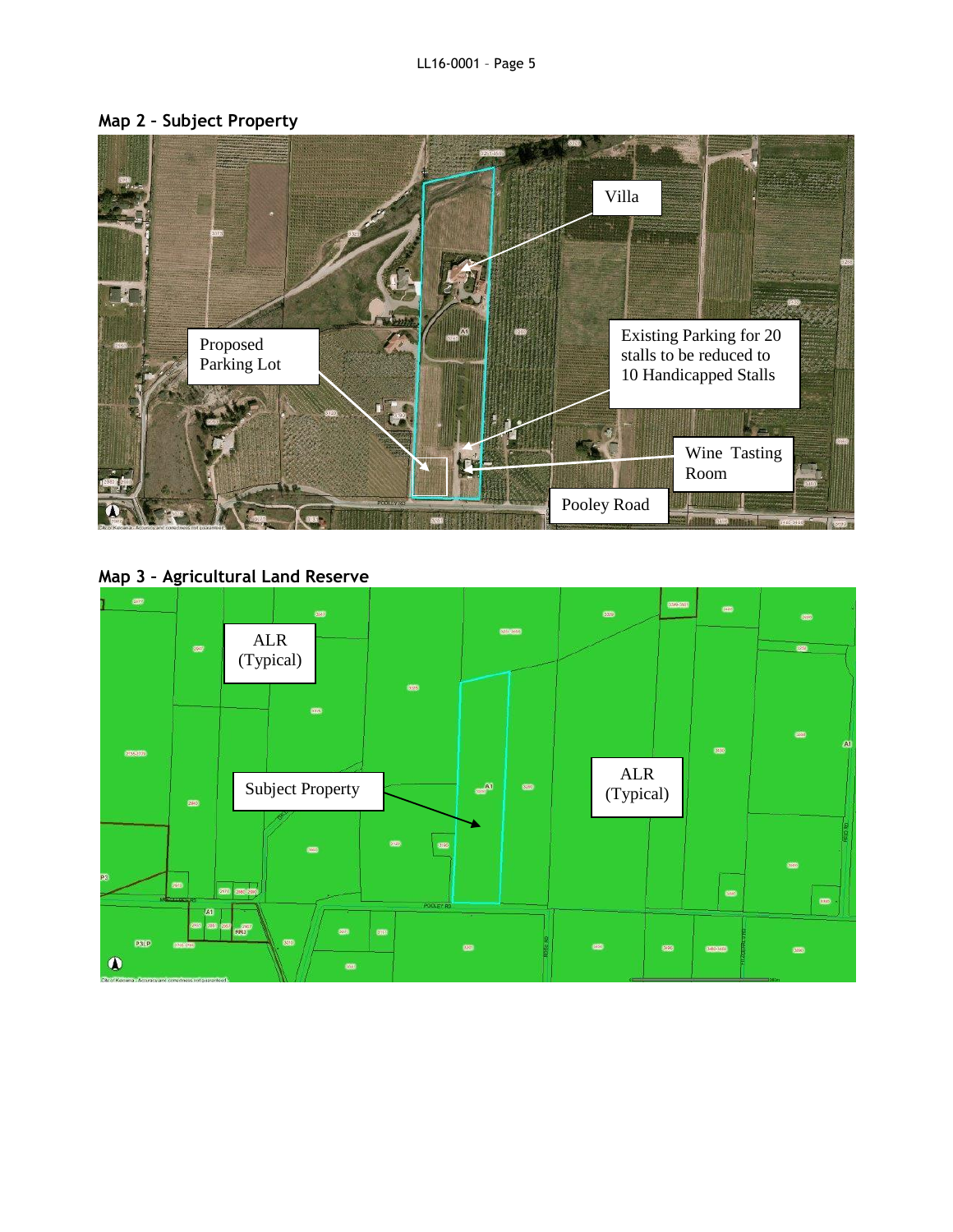

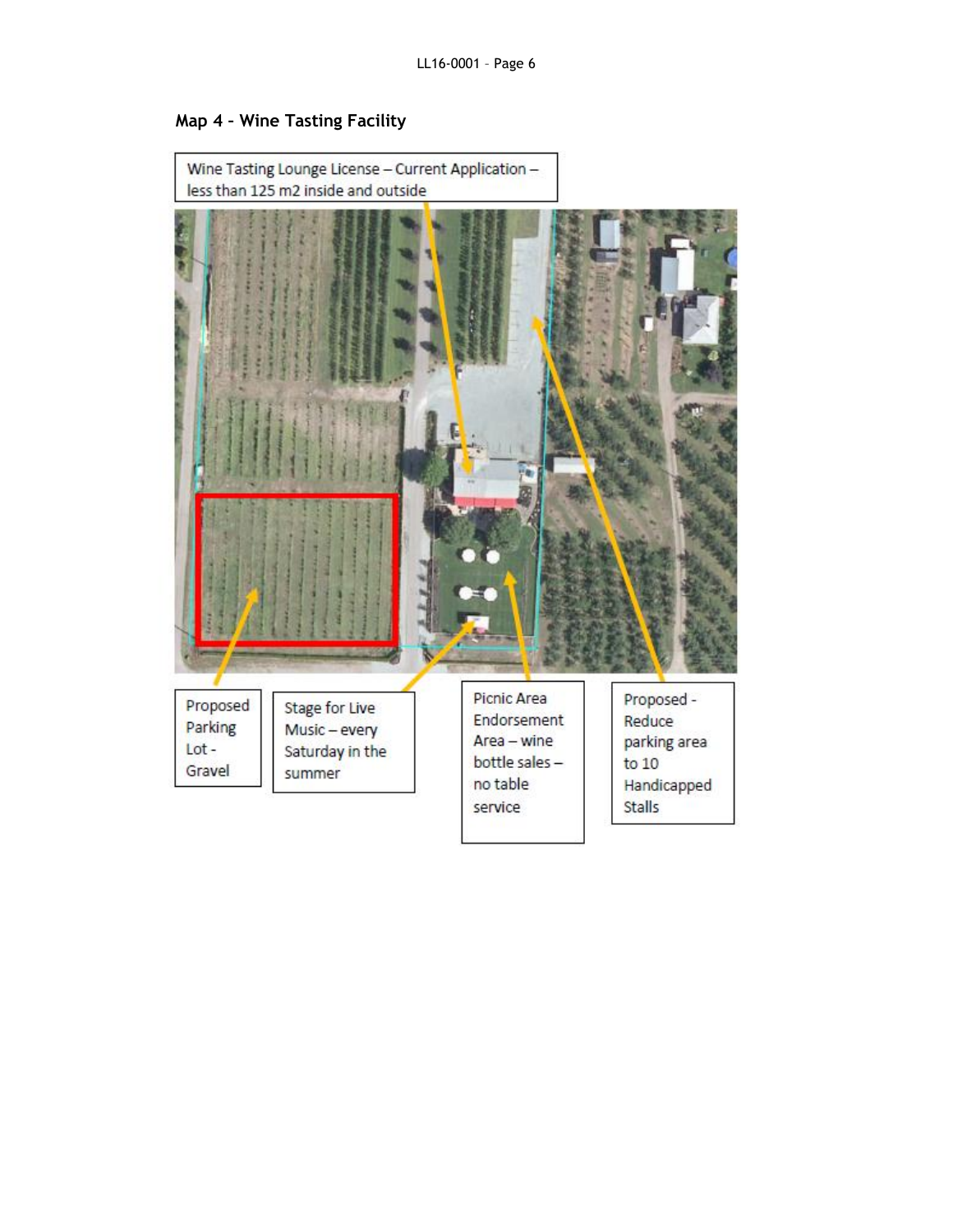#### **5.0 Public Consultation**

At the time of writing this report, no public consultation had been undertaken for this application. Development signage, 10 days prior to the Council date, as well as notification to adjacent property owners by the Clerks Department, is required as part of the application process.

#### **6.0 Current Development Policies**

6.1 Kelowna Official Community Plan (OCP)

#### **Agricultural Land Use Policies**

Agri-tourism, Wineries, Cideries, Retail Sales.<sup>1</sup> Support agritourism uses that can be proven to be in aid of and directly associated with established farm operations. Permit wineries, cideries and farm retail sales (inside and outside the ALR) only where consistent with existing ALC policies and regulations.

6.2 Council Policy #359 – Liquor Licensing Policy & Procedures

The following sections of Policy #359 are applicable to this application:

• Small establishments (with person capacity less than 100 persons): o Should not be located beside another liquor primary establishment.

Other policies:

- New patios associated with liquor establishments should be located and designed to limit potential impacts on surrounding property owners.
- 6.3 Agricultural Land Commission (ALC)

#### **Wineries and Cideries in the ALR – Policy #3<sup>2</sup>**

*A food and beverage service lounge is allowed up to a maximum area of 125m2 indoors and 125m2 outdoors. The outdoor area of 125m2 includes patio space but does not include areas set aside for picnicking. Picnicking areas are also allowed as an ancillary use where a winery/cidery has a picnicking endorsement to its license The 125m2 floor space or outdoor area is roughly equivalent to a seating capacity of 65 persons in the lounge or on the patio. Thus the maximum capacity is potentially a total of 130 persons, where both indoor and outdoor seating are provided. The threshold area specified in the Regulation for the lounge does not include the tasting room, washrooms or kitchen facilities. For the purposes of these comments, a food and beverage service lounge is an establishment serving food and liquor that has a "winery lounge endorsement" to the winery license issued under the Liquor Control and Licensing Act. An application and approval of the Commission is required for a restaurant with a food primary license.* 

*The sale of a limited amount of alcoholic beverages other than those produced by the winery or cidery are allowed as an ancillary use if they are sold as a single serving in the lounge and are consumed immediately.*

*Tasting or the free offering or sale of product samples is considered part of the tour activity and*  is part of the designated farm use. Special events held at wineries in their endorsed special *event area or under a special event license may qualify as designated farm uses under Section 2* 

<sup>1</sup> City of Kelowna Official Community Plan, Policy 5.33.5 (Development Process Chapter).

<sup>2</sup> ALC, 2016. Activities Designated as Farm Use: Wineries and Cideries in the ALR.

[http://www.alc.gov.bc.ca/assets/alc/assets/legislation-and-regulation/policies/alc\\_-\\_policy\\_3\\_](http://www.alc.gov.bc.ca/assets/alc/assets/legislation-and-regulation/policies/alc_-_policy_3_-_wineries_and_cideries_in_the_final.pdf) wineries and cideries in the final.pdf